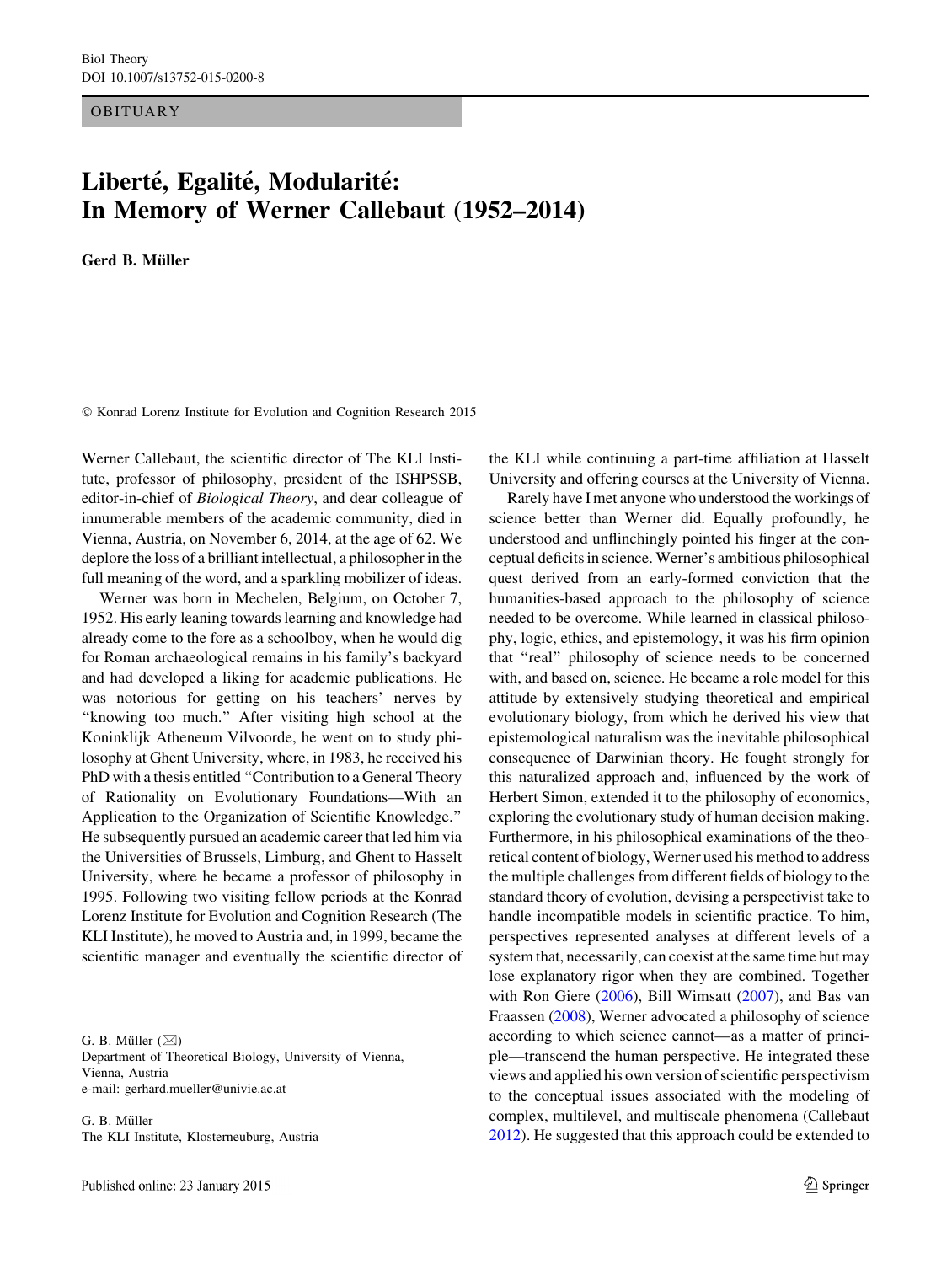

Werner Callebaut at the Gulbenkian Museum, Lisbon, July 2012

a perspectivist kind of theoretical biology that includes its philosophical metalevel (Callebaut [2013](#page-3-0)).

Werner's scientific achievements are numerous indeed. With his book Taking the Naturalistic Turn (Callebaut [1993\)](#page-3-0) he likely laid the foundation for another major step in the philosophy of science, following the linguistic, the Popperian, and the Kuhnian turns. In the introduction he remembers: ''I was going to show the world that it could be done''—and he did. Essentially, the book combines—in a new literary form—interviews in which different scholars separately answer questions on key issues in philosophy of science, but the responses are intertwined in the form of fictitious conversations among the interviewed and with the interviewer—Werner himself. Through this new mode of presentation, it became possible to highlight an emerging tendency towards a new theory of science, one that would be substantially informed by the biological sciences instead of the traditional predominance of physics. Thus Werner's name will always be linked to a philosophy of biology that is intimately based on a naturalized epistemology.

In theoretical and evolutionary biology, Werner will be remembered as an early supporter of the extended version of evolutionary theory currently in the making, having himself contributed to it with his conceptualizations of biological modularity (Callebaut and Rasskin-Gutman [2005\)](#page-3-0) and the Organismic Systems Approach (Callebaut et al. [2007\)](#page-3-0)—much distinct from DST, by the way. Based on his observation that the classical ''Modern Synthesis'' never had been a ''synthesis'' in the true meaning of the term and, thus, had no essence, he saw the reform of this nearly century-old framework of evolutionary theory as an ongoing project, but not as the kind of iconoclasm the traditionalists shakingly fear. He argued that the current dialectical (horizontal and lateral) extensions of the Modern Synthesis theory will inevitably require major conceptual reshuffling (Callebaut [2010\)](#page-3-0). This, he felt, is likely

to go beyond gradual ''extensions of'' the existing framework but, instead, will result in a pluralistic and nonreductionist Extended Synthesis that is built on many more evolutionary factors than the classical Synthesis (cf. Laland et al. [2014\)](#page-3-0).

Lately, Werner was much concerned with the conceptual and societal consequences of ''big data biology,'' including the various facets of bioinformatics, systems biology, omics biology, and synthetic biology (Krohs and Callebaut [2007\)](#page-3-0). He was not only critical of its essentially ahistorical approach but also took seriously Carl Woese's [\(2004](#page-3-0)) warning that ''a society that permits biology to become an engineering discipline, and that allows science to slip into the role of changing the living world without trying to understand it, is a danger to itself.'' He advocated rigorous opposition to such postmodern tendencies. Likewise, Werner will remain known for his contributions to evolutionary economics (for which he was preparing a special issue in Biological Theory) and the ''bounded rationality'' principle he cherished (Callebaut [2007\)](#page-3-0). Other themes he had focused on at various stages of his career, on all of which he left salutary marks, included reduction and emergence, limits of adaptation, the interaction of development and evolution, biological information, and evolutionary approaches to culture.

Werner's service to the community was substantial as well. As a university professor he loved to teach and always prepared extensive readings for his students. It was difficult for him to imagine that not everyone taking his courses was prepared to read several hundred pages—until next week. In fact, some of his biology students didn't expect to read anything at all. In addition to his teaching, Werner served on numerous committees, both at the university and the EU level. He took seriously his role as the editor-in-chief of Biological Theory and served on several more editorial boards of scientific journals. An efficient facilitator, he organized and co-organized innumerable conferences, symposia, workshops, lectures, and other events. One of his favorites was the EASPLS summer school, which, due to his initiative, was held at the KLI for the first time last year. He was a member of the Belgian Society for Logic and Philosophy of Science, the British Society for the Philosophy of Science, the Centre National de Recherche en Logique, the European Association for the Study of Science and Technology, and the History of Science Society.

Since 2013, Werner had served as president of the ISHPSSB, the International Society for the History, Philosophy, and Social Studies of Biology, his beloved ''Ishkabibble,'' an institution he regarded almost as extended family. With much excitement he was planning to cope, during his presidency, with some of the pressing issues for the society, such as its ''uncontrolled growth'' (due to its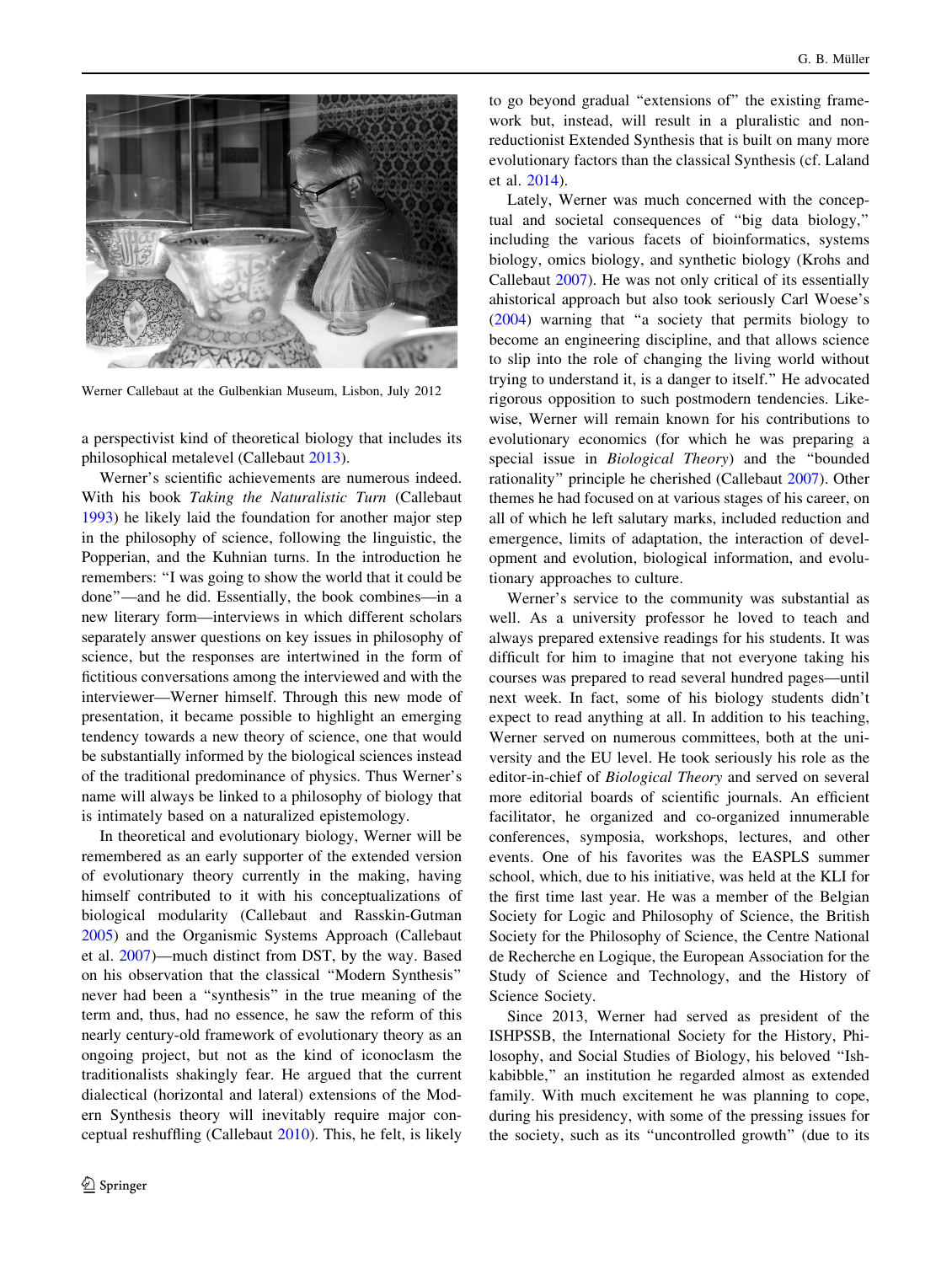formidable success), which he had felt was stretching the limits of its organizational capacities. He had also planned to work on reaching a better balance of philosophers, historians, and social scientists at future meetings. And, always striving for improvement, he had meant to increase the international representation in the society, reaching out to scholars from Eastern Europe and other regions. He was greatly looking forward to the 2015 meeting at Montreal, where he had expected to announce some of his plans for future development. Now it will be left to others to tackle these issues.

Ever since Werner joined the KLI in 1996, the two of us have closely collaborated on the development of this unique institution. What had started as a loose forum of interdisciplinary discourse at the intersection of theoretical biology, philosophy, history, and the social studies of science required institutionalization. We closely worked together on establishing the KLI as an international center of advanced study in natural complex systems. Werner's contributions as the scientific director of the KLI were fundamental. We founded the Altenberg Seminars (a thematically structured lecture series at the University of Vienna), the Altenberg Workshops (a series of exclusive workshops on selected topics that impact the advancement of biological theory, of which more than 30 have been held so far), the Vienna Series in Theoretical Biology (a book series on theory and philosophy of biology with MIT Press), and collaborative summer schools with fellow institutions - one in Philosophy of the Life Sciences (together with Egenis, SEMM, IHPST, IUFE, and several others) and one in EvoDevo (together with the Istituto Veneto di Scienze, Lettere ed Arti). But the enterprise most closely linked to Werner, the one to which he devoted all his enthusiasm and energy over the past few years, was the scientific journal devoted to the conceptual integration of evolutionary, developmental, and cognitive science. It had been his dream, since his student days, to run his ''own'' journal, and so he worked hard at replacing the former KLI publication Evolution & Cognition with a much broader and much more international format, Biological Theory– first working with MIT Press and later with Springer. His tireless efforts brought the journal to an unparalleled level of perfection and scientific quality.

"Scientific director" was only one of the hats Werner wore. Sure, he organized lectures, symposia, and workshops, handled the fellowship applications, sent them out for review, etc. But, at the same time, he was a fatherly figure for countless junior fellows, visitors, and students, taking everybody who came through under his wing. Everyone had to have had "Stelze und ein Krügl" before leaving Vienna! There was no issue that could not be discussed with Werner, and thus, together with Eva Lackner and Isabella Sarto-Jackson, he represented the infamous KLI task force that

would handle any problem, from broken laptops to broken love. What a pity that he was unable to take his seat in his dedicated office in the new KLI institute building at Klosterneuburg, for which the door plate was ready, appropriately saying ''Assessore.''

Werner was a cosmopolitan, both in the scientific and the cultural sense. Fluent in four languages, he easily moved between cultures and traditions in light conversation and academic discourse. He possessed the kind of overwhelming anecdotal personality that is frequently found in extensively read scholars. Remember how he sat under Bill Wimsatt's desk? Or how a certain professor would not take any questions after his talk? Or how he had lost his backpack, his laptop, his cellphone—all through intricate circumstances that happened to coincide at various locations on this planet? He would have sold his future for a good story—maybe he did. What Salman Rushdie once said about his deceased friend Chatwick equally applies to Werner: "to be together with him meant to listen willingly.'' We all were willing.

Of Werner's many endearing personality traits one stood out formidably: his extremely social attitude and helpfulness, rooted in a deeply felt conviction of *egalité*. This was true at all levels, whether in academic, or social, or even financial matters. He was convinced that human beings needed to assist and support each other, and he was bitterly disappointed when he discovered that the behavior of his conspecifics sometimes didn't match his standards. But that wouldn't prevent him from continuing his altruism. During his career, for instance, Werner must have written hundreds of letters of recommendation, and many of them brought success for the person he had written for. Or another example: he spent several days—and nights—helping with the copy editing of a large conference program booklet of nearly 400 abstracts last summer, although he was in no way responsible for the organization of that event. He read and corrected every single entry and, I am sure, many participants were surprised by what a nice abstract they had written—some may even have discovered the real point they were going to make in their presentation.

Werner was devoted to an intellectual life. He wanted to read, think, write, talk. Besides the massive reading load associated with his research and editorial work, he was an avid consumer of literature and newspapers. Not content with reading for himself, he read at the same time for his friends and colleagues, keeping their interests in mind. I will thoroughly miss his weekly delivery of newspaper clippings! Naturally (no pun intended), one of the themes that occupied him most was the threat to the intellectual kind of university as we knew it. We would frequently greet each other (half) jokingly with "tout est perdue"—all is lost—by which we meant the disappearance of the knowledge-based university in exchange for an efficiency-seeking enterprise. Despite (or